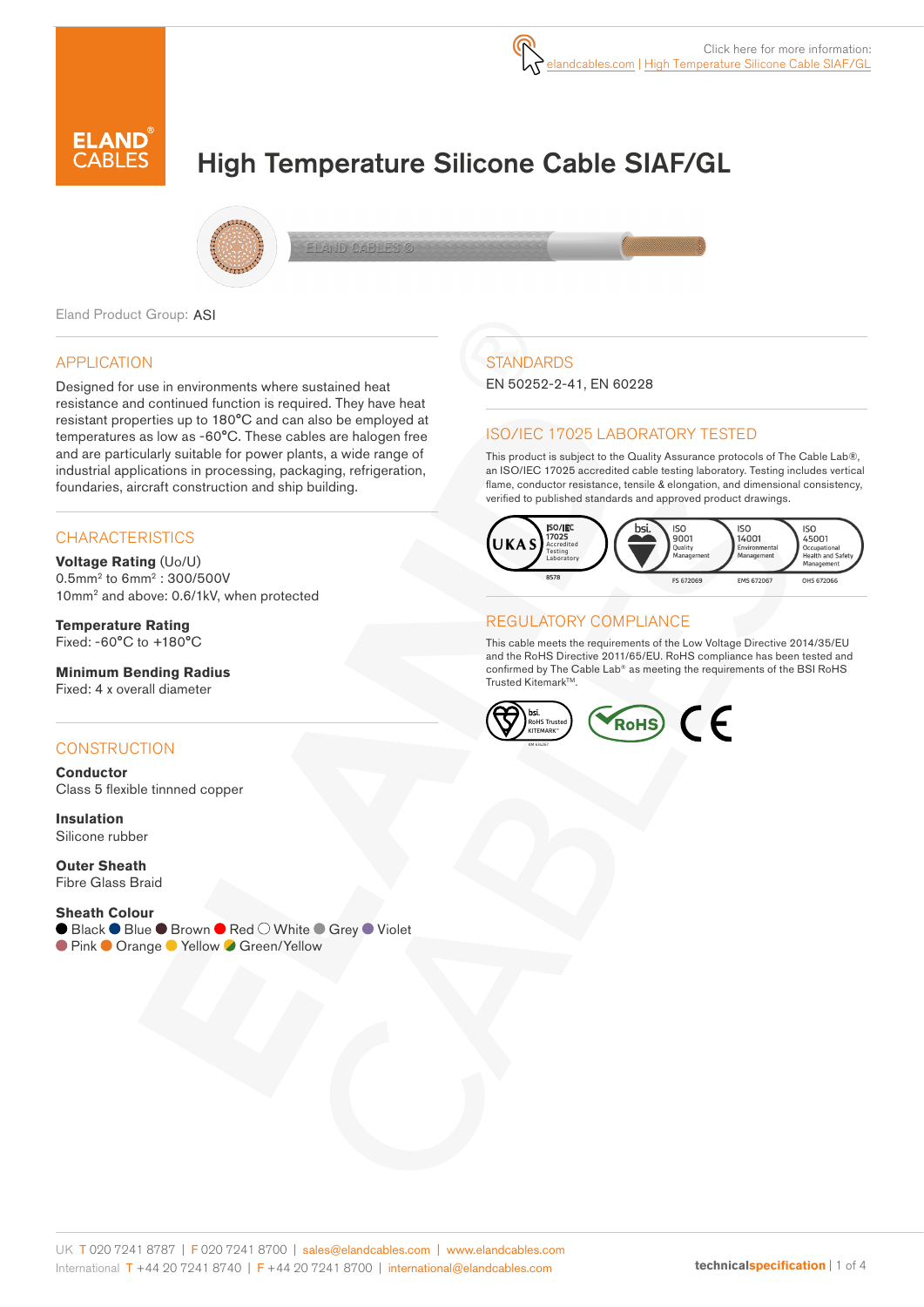# DIMENSIONS

| ELAND PART NO. | NO. OF<br>CORES | NOMINAL CROSS<br><b>SECTIONAL AREA</b><br>mm <sup>2</sup> | <b>NOMINAL THICKNESS</b><br>OF INSULATION<br>mm <sup>2</sup> | NOMINAL OVERALL<br><b>DIAMETER</b><br>mm | <b>NOMINAL</b><br><b>WEIGHT</b><br>kg/km |
|----------------|-----------------|-----------------------------------------------------------|--------------------------------------------------------------|------------------------------------------|------------------------------------------|
| ASI00025**/GL  | $\mathbf{1}$    | 0.25                                                      | 0.55                                                         | 2.0                                      | 8                                        |
| ASI00035**/GL  | $\overline{1}$  | 0.35                                                      | 0.55                                                         | 2.1                                      | 9                                        |
| ASI00050**/GL  | $\mathbf{1}$    | 0.5                                                       | 0.55                                                         | 2.2                                      | 11                                       |
| ASI00075**/GL  | $\overline{1}$  | 0.75                                                      | 0.55                                                         | 2.4                                      | 14                                       |
| ASI0010**/GL   | $\mathbf{1}$    | $\mathbf{1}$                                              | 0.55                                                         | 2.6                                      | 17                                       |
| ASI0015**/GL   | $\overline{1}$  | 1.5                                                       | 0.55                                                         | 2.9                                      | 22                                       |
| ASI0025**/GL   | $\mathbf{1}$    | 2.5                                                       | 0.55                                                         | 3.6                                      | 37                                       |
| ASI0040**/GL   | $\mathbf{1}$    | $\overline{4}$                                            | 0.8                                                          | 4.4                                      | 55                                       |
| ASI0060**/GL   | $\mathbf{1}$    | 6                                                         | 0.8                                                          | 4.9                                      | 74                                       |
| ASI010**/GL    | 1               | 10                                                        |                                                              | 6.3                                      | 116                                      |
| ASI016**/GL    | $\mathbf{1}$    | 16                                                        | $\mathbf{1}$                                                 | 7.3                                      | 172                                      |
| ASI025**/GL    | $\overline{1}$  | 25                                                        | 1.2                                                          | 9.0                                      | 261                                      |
| ASI035**/GL    | $\mathbf{1}$    | 35                                                        | 1.3                                                          | 10.2                                     | 354                                      |
| ASI050**/GL    | $\overline{1}$  | 50                                                        | 1.4                                                          | 12.0                                     | 511                                      |
| ASI070**/GL    | $\mathbf{1}$    | 70                                                        | 1.5                                                          | 14.1                                     | 725                                      |
| ASI095**/GL    | $\mathbf{1}$    | 95                                                        | 1.7                                                          | 15.8                                     | 923                                      |
| ASI120**/GL    | $\mathbf{1}$    | 120                                                       | 1.7                                                          | 17.6                                     | 1189                                     |
| ASI150**/GL    | $\mathbf{1}$    | 150                                                       | $\mathbf{2}$                                                 | 19.7                                     | 1464                                     |
| ASI185**/GL    | $\mathbf{1}$    | 185                                                       | 2.2                                                          | 21.8                                     | 1803                                     |
| ASI240**/GL    | $\overline{1}$  | 240                                                       | 2.4                                                          | 24.3                                     | 2375                                     |
| ASI300**/GL    | $\overline{1}$  | 300                                                       | 2.6                                                          | 27.2                                     | 3020                                     |

\* Designates the sheath colour. For each Eland Cables part number replace with the colour code as listed below.. e.g. ASI00025PK/GL = 0.25mm2 Pink

# COLOUR CODES

| <b>COLOUR</b> | <b>Black</b> | <b>Blue</b> | Grev | Green/<br>Yellow | Orange | Red       | Pink | Yellow | Violet | <b>Brown</b> | White |
|---------------|--------------|-------------|------|------------------|--------|-----------|------|--------|--------|--------------|-------|
| CODE          | BK           | BL          | GR   | GY               | ΟR     | <b>RD</b> | PK   | YW     | V١     | BR           | WH    |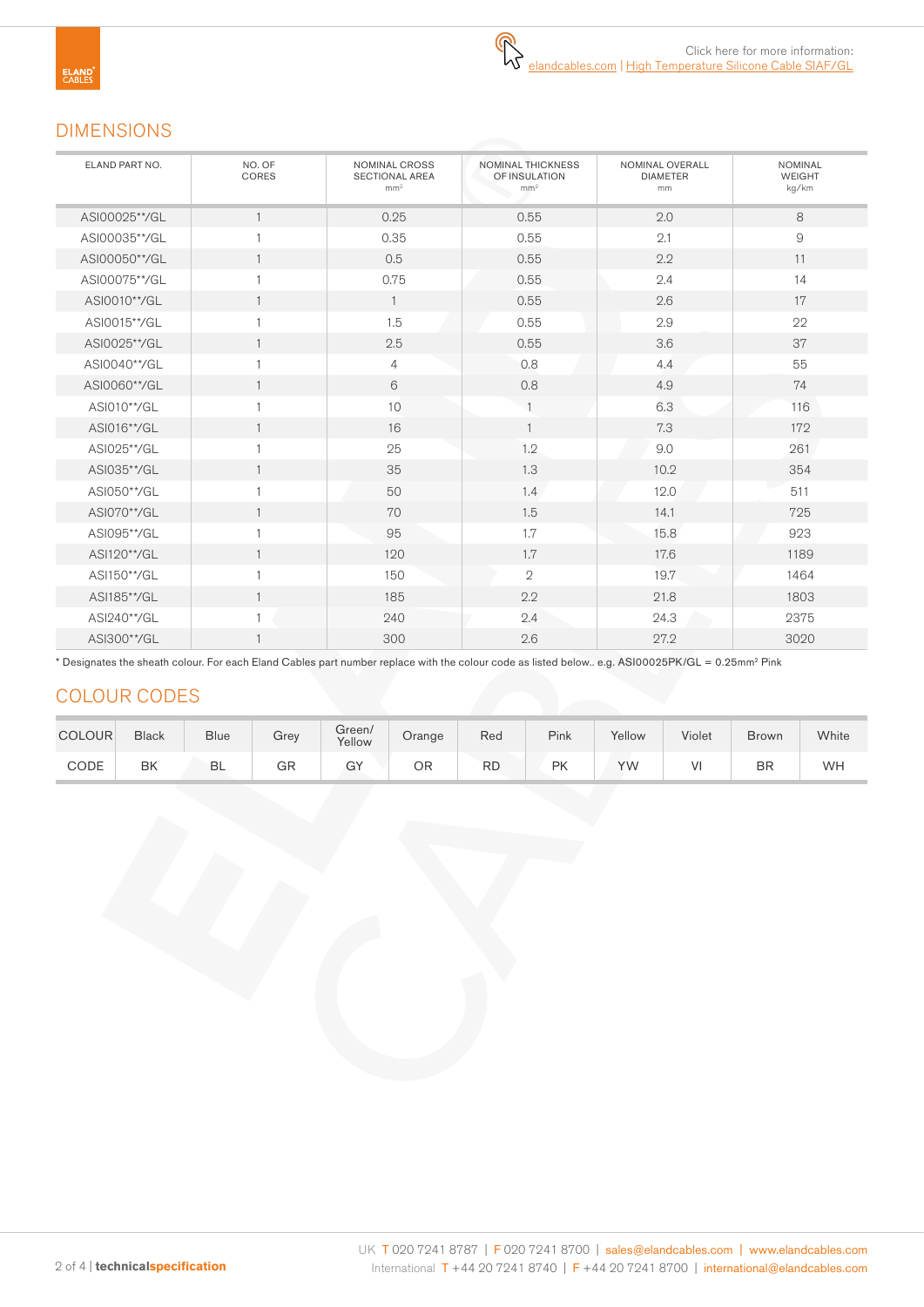

## **Class 5 Flexible Copper Conductors for Single Core and Multi-Core Cables**

| NOMINAL CROSS<br>SECTIONAL AREA<br>mm <sup>2</sup> | MAXIMUM DIAMETER OF WIRES<br>IN CONDUCTOR<br>mm | MAXIMUM RESISTANCE OF CONDUCTOR AT 20°C<br>ohms/km |                    |  |  |
|----------------------------------------------------|-------------------------------------------------|----------------------------------------------------|--------------------|--|--|
|                                                    |                                                 | Plain Wires                                        | Metal-Coated Wires |  |  |
| 0.25                                               | 0.21                                            | 83.8                                               | 86                 |  |  |
| 0.35                                               | 0.21                                            | 54.4                                               | 55.5               |  |  |
| 0.5                                                | 0.21                                            | 39                                                 | 40.1               |  |  |
| 0.75                                               | 0.21                                            | 26                                                 | 26.7               |  |  |
| $\overline{1}$                                     | 0.21                                            | 19.5                                               | 20                 |  |  |
| 1.5                                                | 0.26                                            | 13.3                                               | 13.7               |  |  |
| 2.5                                                | 0.26                                            | 7.98                                               | 8.21               |  |  |
| $\overline{4}$                                     | 0.31                                            | 4.95                                               | 5.09               |  |  |
| 6                                                  | 0.31                                            | 3.3                                                | 3.39               |  |  |
| $10$                                               | 0.41                                            | 1.91                                               | 1.95               |  |  |
| 16                                                 | 0.41                                            | 1.21                                               | 1.24               |  |  |
| 25                                                 | 0.41                                            | 0.78                                               | 0.795              |  |  |
| 35                                                 | 0.41                                            | 0.554                                              | 0.565              |  |  |
| 50                                                 | 0.41                                            | 0.386                                              | 0.393              |  |  |
| 70                                                 | 0.51                                            | 0.272                                              | 0.277              |  |  |
| 95                                                 | 0.51                                            | 0.206                                              | 0.21               |  |  |
| 120                                                | 0.51                                            | 0.161                                              | 0.164              |  |  |
| 150                                                | 0.51                                            | 0.129                                              | 0.132              |  |  |
| 185                                                | 0.51                                            | 0.106                                              | 0.108              |  |  |
| 240                                                | 0.51                                            | 0.0801                                             | 0.0817             |  |  |
| 300                                                | 0.51                                            | 0.0641                                             | 0.0654             |  |  |

The above table is in accordance with EN 60228